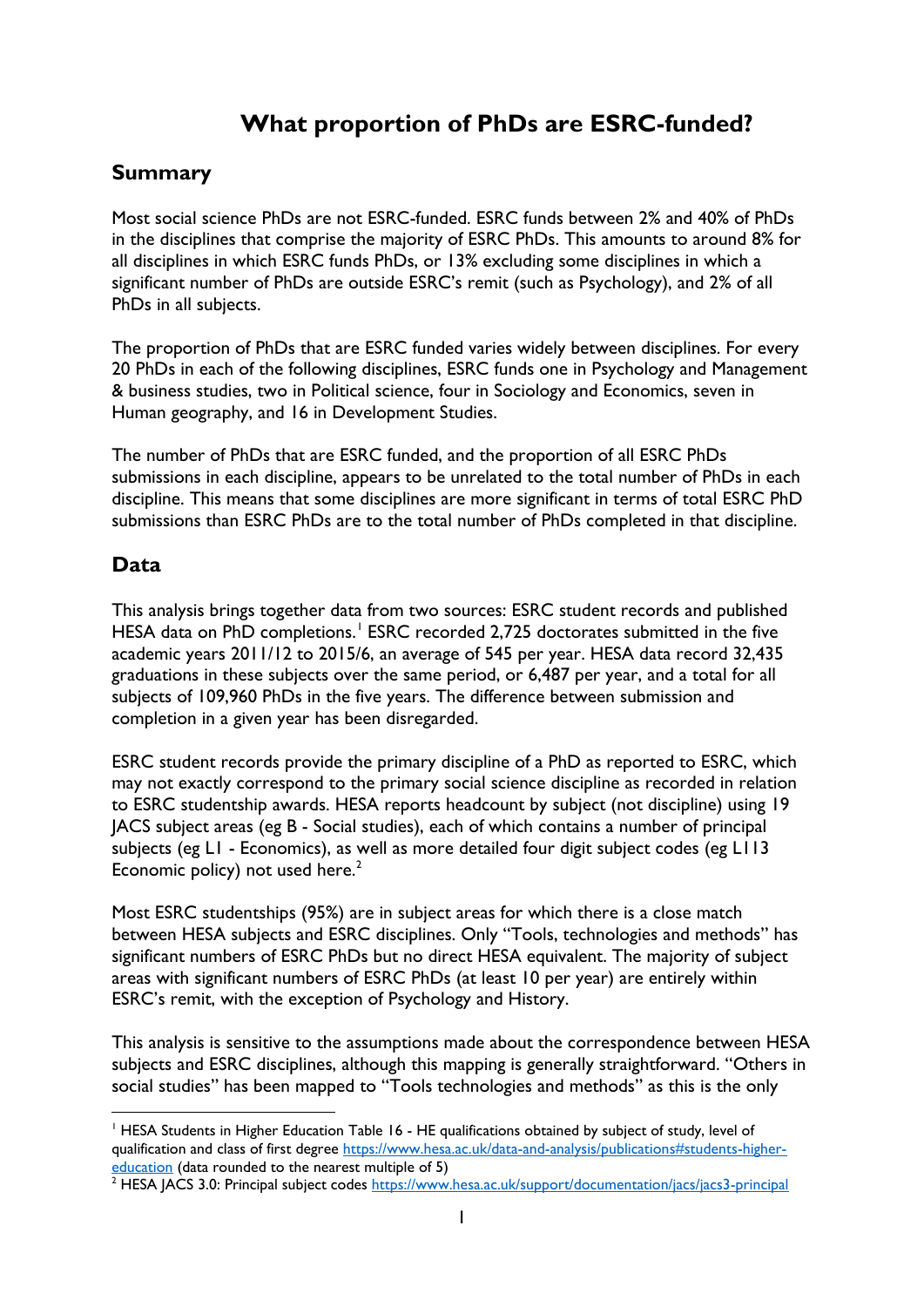unmatched ESRC discipline within the HESA social studies subject area. A small number of other disciplines recorded in ESRC data (for example Animal science) are excluded from the comparison with HESA data.

Subject areas which are not solely in ESRC's remit have been matched to the corresponding principal JACS code, except in history which is mapped to the total for history-related subjects. This approach differs slightly from that used in previous analysis, which mapped one principle subject (history by topic) to ESRC's remit, but in practice this makes little difference to estimates of the proportion of all PhDs that are ESRC studentships.

Note that there was a significant increase in the range of disciplines recorded for ESRC studentships from 2011 onwards, which is reflected in ESRC PhD submissions towards the end of the period considered here. Demography & human geography was recorded as a single discipline for start dates before 2011 and as separate disciplines thereafter, so these have been combined for the purposes of this analysis.

The totals below do not match the number of PhD students in ESRC studentship reporting, because the latter relate to awards (ie PhDs started) not submissions and categorise PhDs in relation to social science disciplines. Although "other" disciplines amount to only 2% of the total, the difference between the two appears to be concentrated in some subjects, notably in Sociology. Nevertheless, testing indicates that estimates of the proportion of PhDs that are ESRC funded in each discipline are not sensitive to such small differences.

# **Analysis**

The table below provides a summary of the proportion of PhD completions in each subject that are ESRC funded in the five academic years 2011/12-2015/16. Note that this only lists individual disciplines for which there is a corresponding subject in ESRC and HESA data.

Those listed as "other" are not social science disciplines (such as Animal science), and in all cases have fewer than 10 PhD completions per year on average. A full data table, listing the matching categories by individual years, is provided as an Annex.

|                                | <b>ESRC</b><br><b>PhDs</b> | $%$ of<br><b>ESRC</b><br><b>PhDs</b> | <b>All PhD</b><br>completions | <b>ESRC</b> as % all<br><b>PhD</b><br>completions |
|--------------------------------|----------------------------|--------------------------------------|-------------------------------|---------------------------------------------------|
| Human geography &              | 332                        | 12%                                  | 895                           | 37%                                               |
| demography*                    |                            |                                      |                               |                                                   |
| Sociology*                     | 314                        | 12%                                  | 1785                          | 18%                                               |
| Economics*                     | 304                        | l I%                                 | 1700                          | 18%                                               |
| Psychology                     | 298                        | 11%                                  | 7270                          | 4%                                                |
| Management &                   | 223                        | 8%                                   | 5390                          | 4%                                                |
| business studies*              |                            |                                      |                               |                                                   |
| <b>Political science &amp;</b> | 210                        | 8%                                   | 2245                          | 9%                                                |
| international studies*         |                            |                                      |                               |                                                   |
| <b>Education</b>               | 208                        | 8%                                   | 4080                          | 5%                                                |
| Social policy*                 | 143                        | 5%                                   | 830                           | 17%                                               |
| Development studies*           | 30                         | 5%                                   | 130                           | 78%                                               |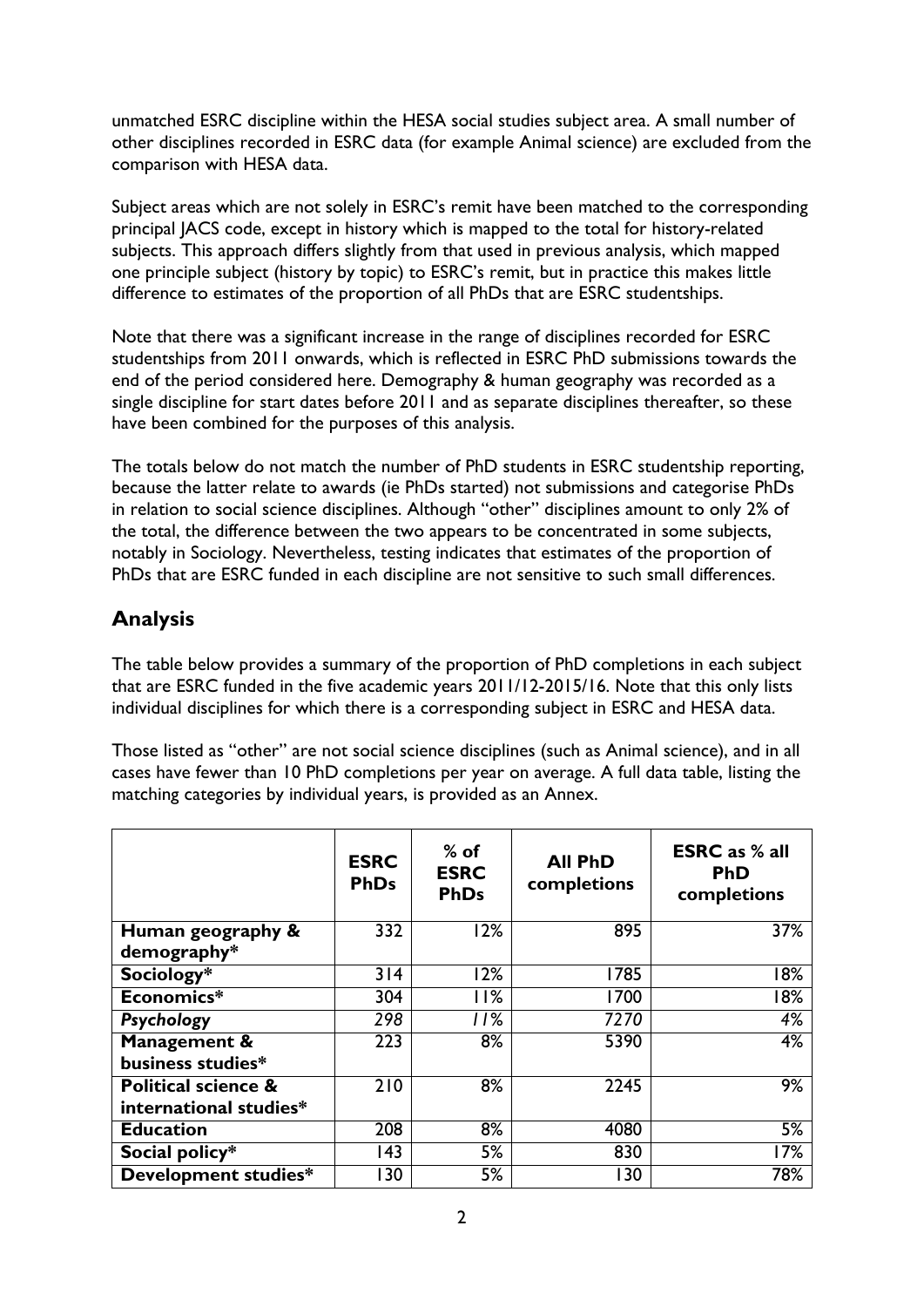| Social anthropology*    | 4    | 4%    | 790              | $\overline{14\%}$ |
|-------------------------|------|-------|------------------|-------------------|
| Law & legal studies     | 90   | 3%    | 2025             | 4%                |
| Tools, technologies &   | 80   | 3%    | $\overline{575}$ | 14%               |
| methods*                |      |       |                  |                   |
| <b>History</b>          | 72   | 3%    | 3275             | 2%                |
| <b>Linguistics</b>      | 51   | 2%    | 710              | 7%                |
| <b>Environmental</b>    | 50   | 2%    | 435              | <b>11%</b>        |
| planning*               |      |       |                  |                   |
| Social work*            | 49   | 2%    | 300              | 16%               |
| Other                   | 57   | 2%    |                  |                   |
| Total - all disciplines | 2725 | l 00% | 32435            | 8%                |
| Total - $*$ only        | 1949 | 72%   | 15075            | 3%                |
| Total - all PhDs        |      |       | 109960           | 2%                |

In the table above, core ESRC disciplines that can be matched to HESA subject areas are **in bold**. Disciplines that are not wholly in ESRC's remit are *in italics*, indicating that ESRC studentships in Psychology and History are unlikely to be similar to other PhDs in those disciplines. It is also likely that ESRC PhDs in other disciplines, for instance in Socio-legal studies and Education, may not be substantially similar in nature and subject matter to other PhDs (for example professional doctorates).

This means that the overall proportion of PhDs that are ESRC funded depends on which disciplines - and whether all PhDs in each discipline - are included. The total for all ESRC disciplines (8%) is arguably less robust than for those that are starred in the table above (13%), but the latter excludes over a quarter (28%) of ESRC studentships. The extent of variation between disciplines means that the overall proportion is less meaningful than that for individual disciplines.

The chart below presents the numbers in the table above, ranked by the number of ESRC PhDs in each discipline. This indicates that the number and proportion of ESRC PhDs is largely unrelated to total numbers in each discipline, even for those disciplines which are solely within ESRC's remit. As noted above, ESRC PhDs represent a small proportion of PhDs in disciplines which are partly or mainly outside ESRC's remit.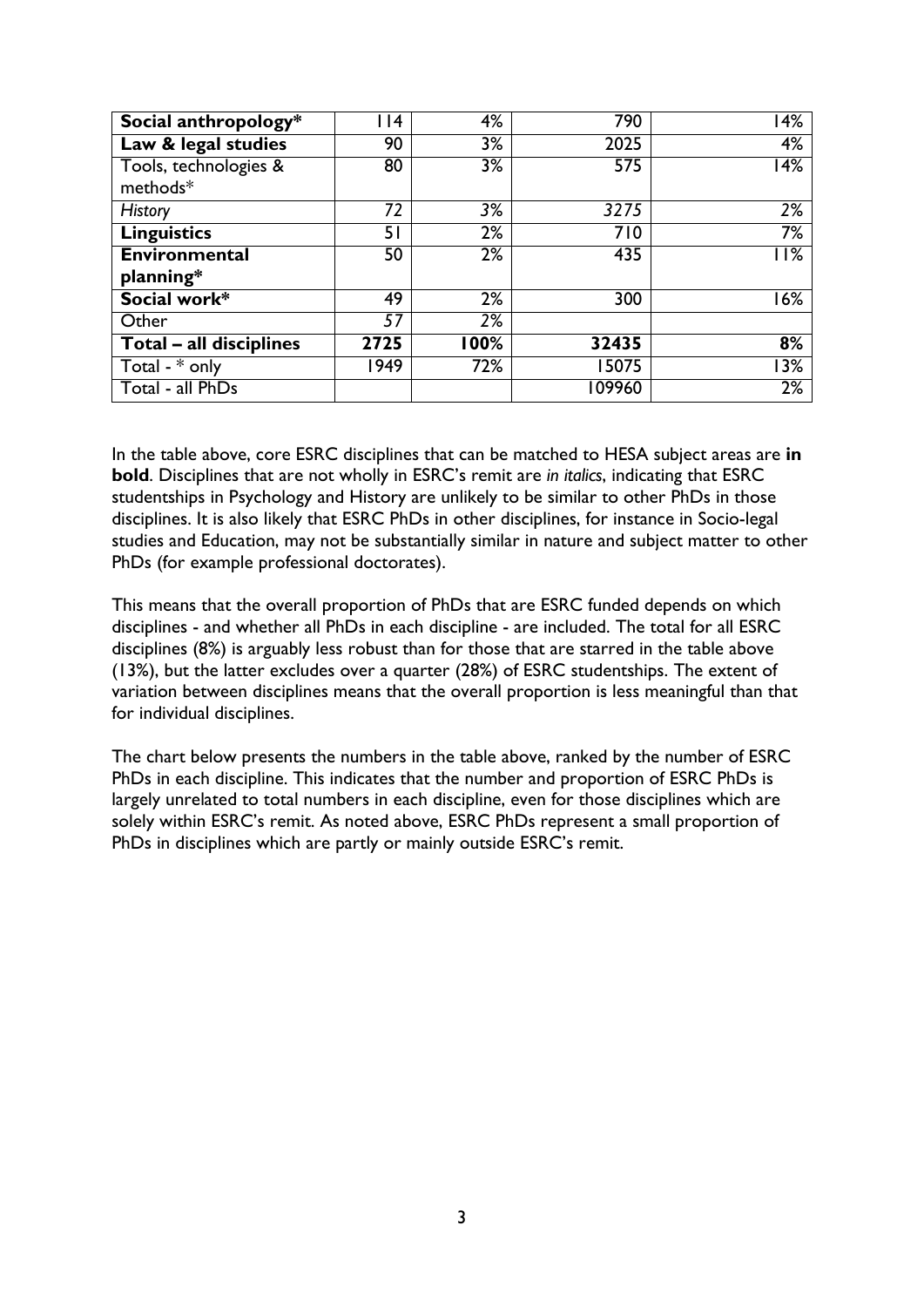

These data also enable comparison between disciplines in terms of the proportion of ESRC PhDs in each and the proportion of all PhDs that are ESRC-funded. The scatter plot below presents an overview of the proportions in the table above. The proportion of PhDs that are ESRC funded varies significantly between disciplines, and appears to be unrelated to the proportion of ESRC PhDs in each subject/discipline, even excluding disciplines that are not solely in ESRC's remit.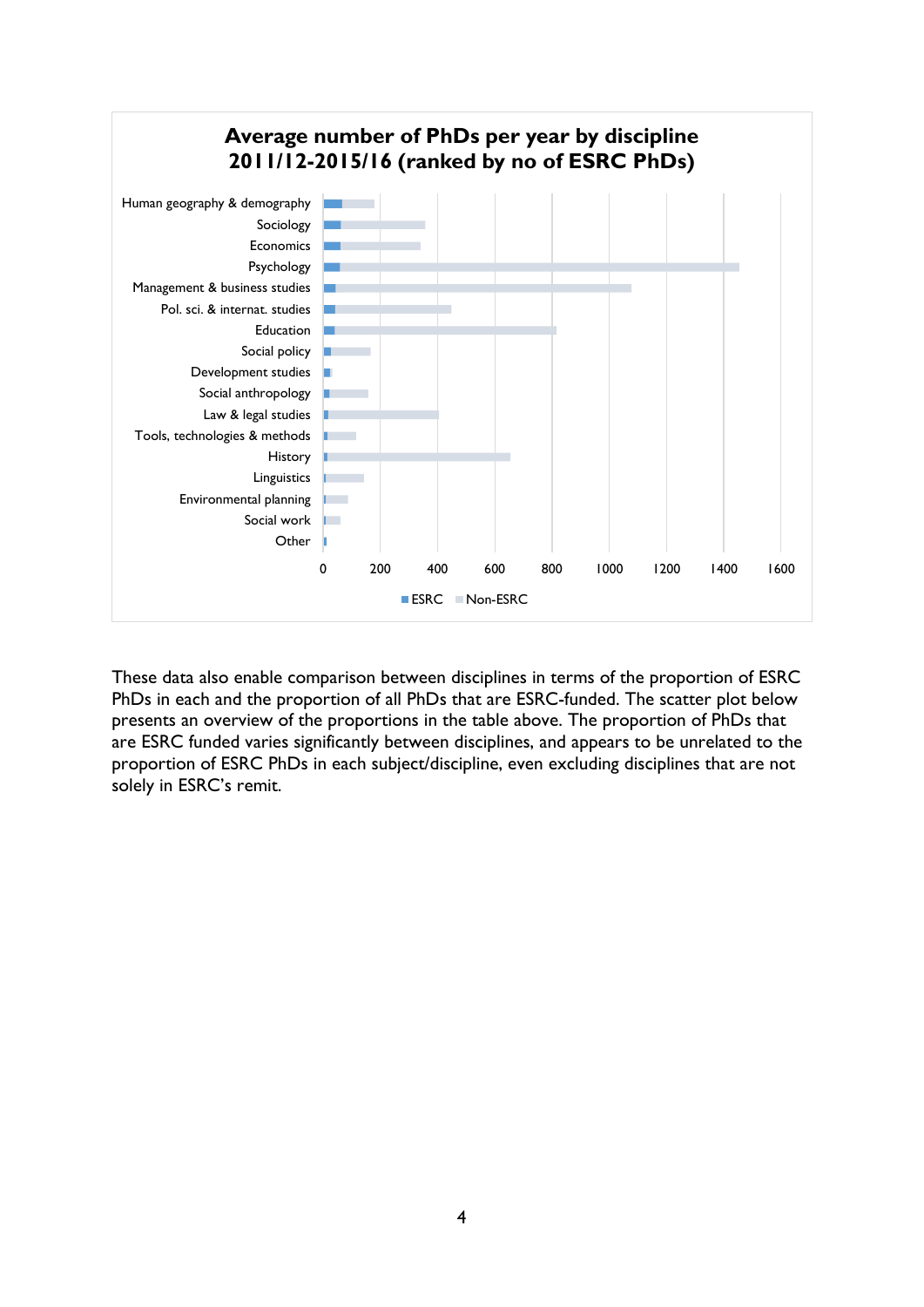

There is no straightforward relationship between the proportion of all PhDs that ESRC funds and the proportion of ESRC PhDs funded in each discipline. For example, ESRC funds 16% of PhDs in Social work, which amount to about 2% of ESRC PhDs. A similar proportion (18%) of Economics PhDs are ESRC-funded, but this accounts for 11% of all ESRC PhDs. In turn, Human geography accounts for a similar proportion (12%) of ESRC PhDs as Economics, but over 1 in 3 PhDs in Human geography are ESRC funded, which also has the highest number of ESRC PhD completions.

There are a few outliers in the chart above. It is perhaps not surprising that in subjects that are not wholly in ESRC's remit, such as Psychology and History, the proportions are unrelated. Among core disciplines, Management and business studies appears to be an outlier: ESRC funded only 4% of PhDs but these amount to 8% of all ESRC PhD completions. Development studies is at the opposite end of the scale: ESRC funded nearly all of the PhDs completed in this area, but they account for only 5% of all PhDs funded by ESRC.

# **Conclusions**

This analysis confirms that most social science PhDs are not ESRC-funded. The proportion of PhDs that are ESRC-funded varies widely between disciplines. This variation appears to be independent of the overall numbers of PhDs in each discipline. This implies that the importance of each discipline in terms of overall ESRC PhD numbers differs from the importance of ESRC PhD funding to each discipline. It is unclear why this is the case, as is the rationale for significant investment in disciplines in which ESRC PhDs represent a very small proportion of the total.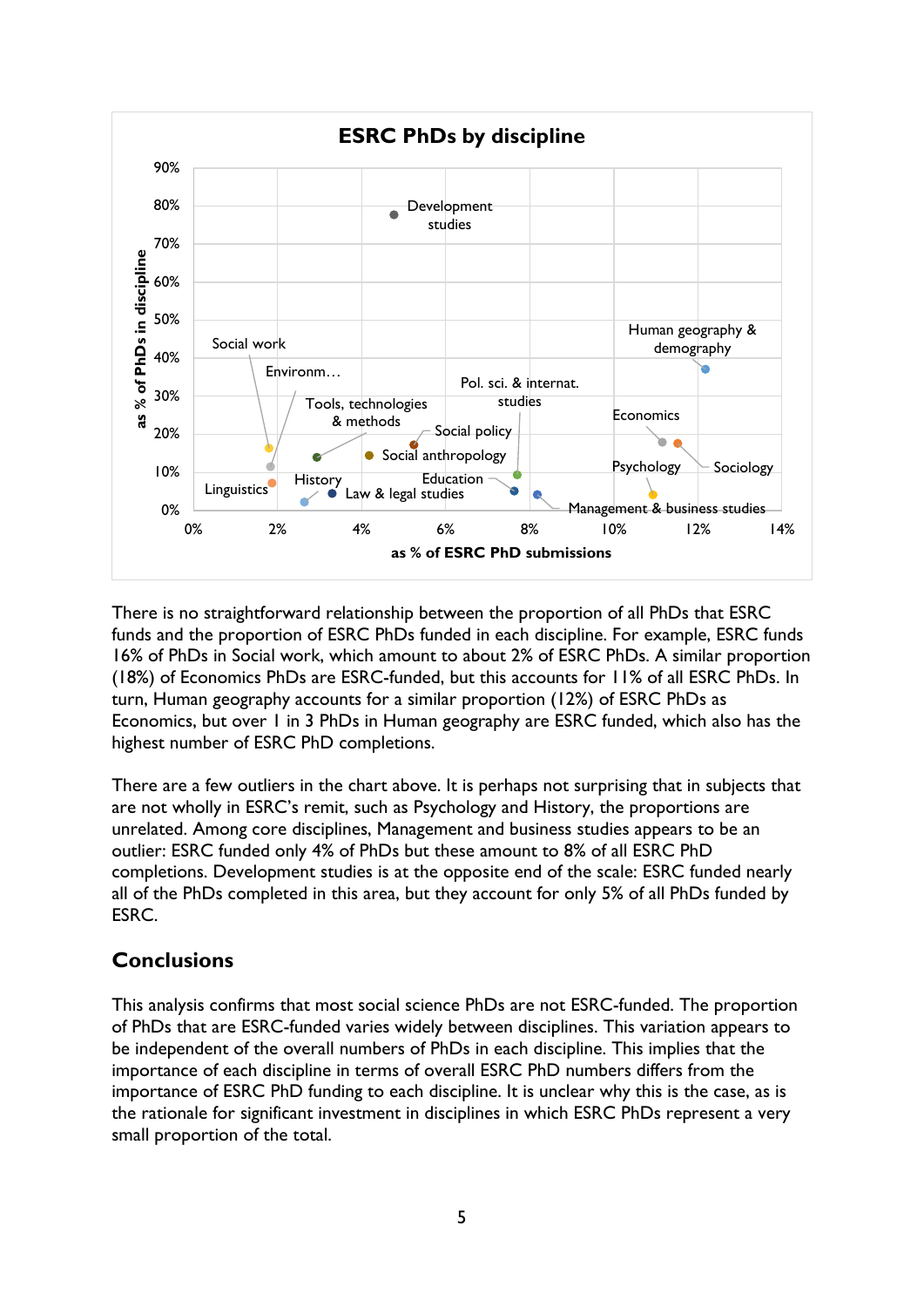Overall, ESRC funds between 8% and 13% of PhDs in social science, depending on which disciplines are included. This is broadly consistent with previous estimates that ESRC funds around 10-15% of relevant UK doctoral students overall, so 'nine out of ten … do not receive ESRC-funding.<sup>[3](#page-5-0)</sup>

<span id="page-5-0"></span> <sup>3</sup> ESRC (2015) Review of te ESRC Doctoral Training Centres Network [https://esrc.ukri.org/skills-and](https://esrc.ukri.org/skills-and-careers/doctoral-training/doctoral-training-centres/development-and-training-of-the-doctoral-training-centres/)[careers/doctoral-training/doctoral-training-centres/development-and-training-of-the-doctoral-training-centres/](https://esrc.ukri.org/skills-and-careers/doctoral-training/doctoral-training-centres/development-and-training-of-the-doctoral-training-centres/)